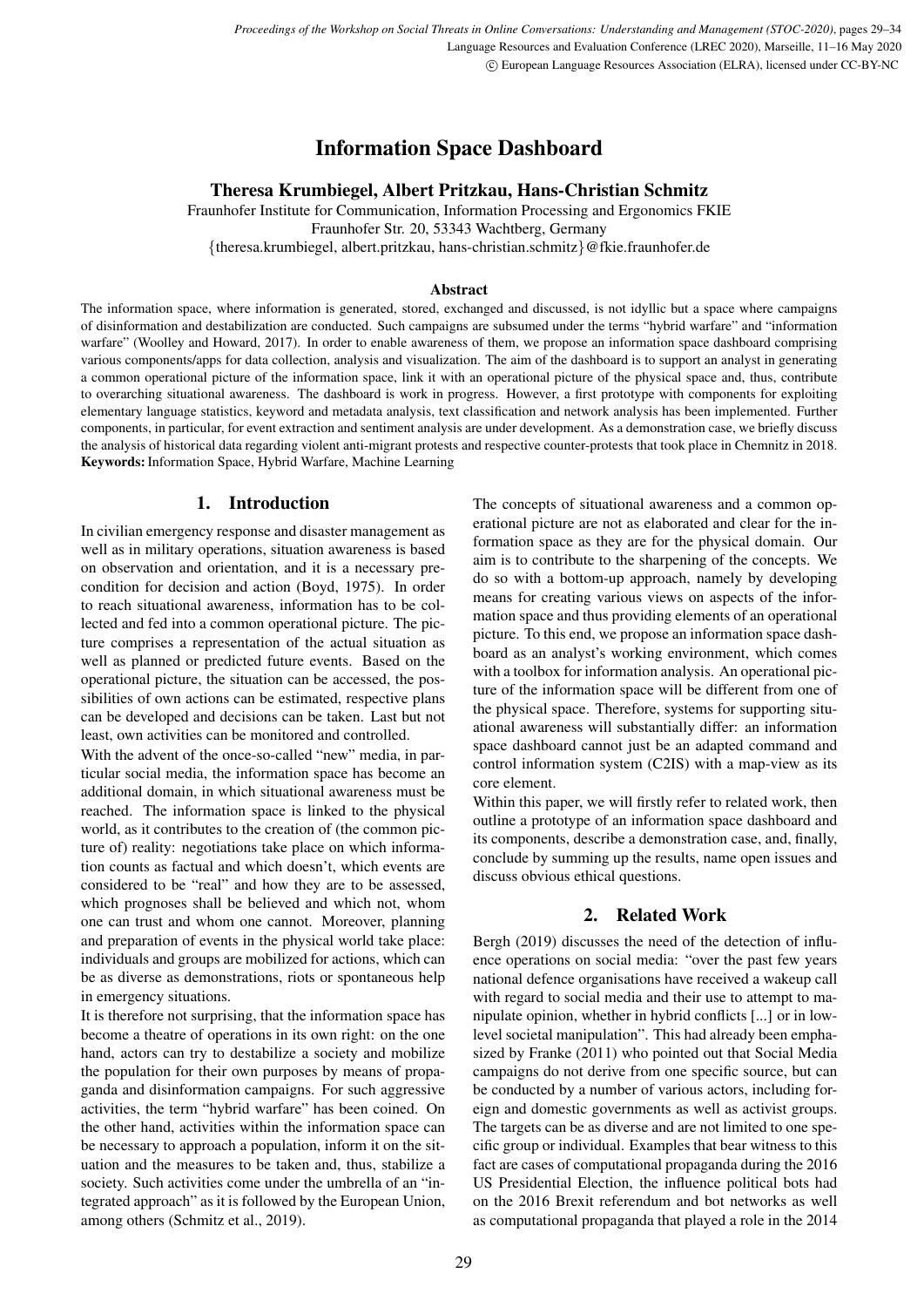presidential election, the constitutional crisis and impeachment process in Brazil [\(Woolley and Howard, 2017\)](#page-5-0).

Bergh [\(2019\)](#page-4-1) poses requirements and challenges regarding the development of a software solution to support the detection of influence operations. Requirements are in particular flexibility, interoperability for information sharing between different operators and the ability to respond rapidly to changing situations. Challenges are the organisational and technical patchwork, limitations of resources like computing power and storage, heterogeneity of data and (entitled) privacy concerns. These are to be considered in the process of developing an information space dashboard.

Beside this, the analysis of social media data has become a constant field of research. An important topic, among others, is the detection of threats and hate speech in online conversations with the help of machine learning algorithms. Colbaugh and Glass [\(2012\)](#page-5-3) and Lerman and Hogg [\(2012\)](#page-5-4) are to be named as examples for works in this domain.

To capture the information space, Information Extraction (IE) from vast amounts of unstructured data needs to be implemented. Li et al. [\(2019\)](#page-5-5) developed a system for multilingual knowledge extraction that is able to perform entity discovery and linking, time expression extraction and normalization, relation extraction, event extraction and event coreference. Such a tool is invaluable in the context of comprehending the information space and should be considered during the development of the dashboard. We further refer to this in chapter [5.](#page-1-0) Liu et al. [\(2019\)](#page-5-6) introduce a technique to mange data accumulations by means of synthesis. Even though the described approach focuses on the processing of Chinese text data, methods such as the finding of subtopics and the synthesis of news articles could be transferred to data written in other languages, for example German.

Another aim of the information space dashboard is the identification of disinformation (campaigns). As can be seen in subchapter [5.2.,](#page-2-0) we already conducted research in the field of fake news detection. However, we can not disregard insights from other researches. Nadeem et al. [\(2019\)](#page-5-7), for example, present an automatic end-to-end fact checking system (FAKTA). FAKTA incorporates document retrieval, stance detection, evidence extraction and linguistic analysis in order to predict the factuality of claims.

# 3. Information Space

<span id="page-1-1"></span>In the general understanding, the information space includes all technology-enhanced communication, coordination, and collaboration services that facilitate the creation, sharing, and exchange of information and ideas within communities of interest. The creation of such communities is a fundamental characteristic of social media, they form quickly and enable effective communication. Though these communities are only virtual, they are usually no less robust than the physical communities in which we live. In many ways they are even more robust as spatial and temporal boundaries are removed. Social media services, in particular, promote the exchange of information between members of a community in a way that encourages contributions of content improving collaboration, knowledgesharing and engagement. The information space is increasingly being used as an information source, including information related to national and global security.

Exploitation of the information space generally has three fundamental objectives: information discovery, situational awareness enhancement and predictive analysis. Capabilities in addressing these objectives provide essential estimates of potential risks faced by communities, economies and the environment. When exploiting media sources, analysis is commonly limited to two aspects: users as basic units of the network and content as basic elements of communication [\(Kwak et al., 2010\)](#page-5-8). These two aspects themselves are already invaluable sources of information. However, social networks additionally offer the context of communication and interaction represented by the network itself, namely, the network topology in the form of entities and relations. In addition to content, a given network structure promotes the derivation of activity and process patterns which can significantly improve situational awareness [\(Helbing et al., 2014\)](#page-5-9).

# 4. Social Sensing Capabilities

In social networks, humans are central in the sensing process. Social media services, in particular, provide a rich and flexible platform for performing mining processes with different kinds of data such as text documents, images, audio and video files. In the context of this paper, we consider online sites and applications which consist of users, social links, and interactive communications as data sources. These social media services can be seen as a subset of social media that includes a social network of some kind. Social networks are transforming into inherently multi-modal data sources. In recent years, sensor data collection techniques and services have been integrated into many kinds of social networks and have increased the richness of the data collection process in the context of the network structure. Furthermore, it renewed interest in the study of collective dynamics, and in particular the study of individual mobility patterns in addition to social relations. We envision that the whole phenomenon of social networks will continue to evolve quickly as digital technology increasingly penetrates the realm of the physical world, providing new research challenges for information systems, and especially for our dashboard approach. Since most current social network services usually implement only simple models of a social network, it should be noted that these models cannot mirror the richness of real world complexity. But even abstract representations of social dynamics have proved to be useful in acquiring knowledge for decision making and in supporting pro-active intervention before critical events occur.

# 5. Analysis & Visualization

<span id="page-1-0"></span>Analysis involves reviewing and assessing large collections of information by means of complex processes of analytical reasoning, hypothesis formulation, and decision making. The analysis process itself is inherently iterative, involving alternating narrowing and broadening of focus, and is often performed as an exploratory search for relevant information. With the dashboard approach, we attempt to analyze the information space by emphasizing different data representations. Diverse representations of data support the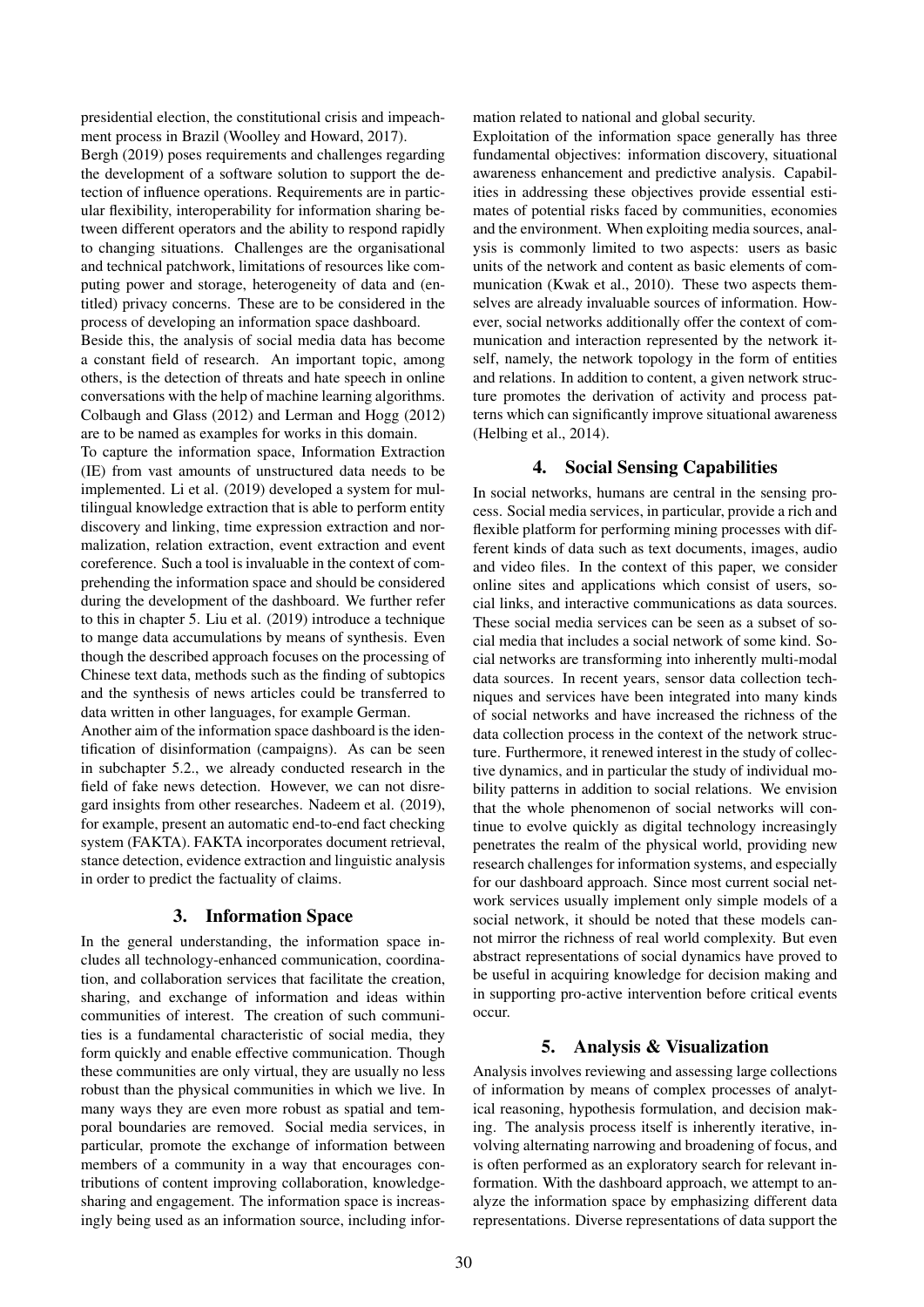exploratory search beyond predictable fact retrieval by enabling various levels of abstraction that can be applied to different problems, questions, tasks or stages of the analysis.

Both content and interactions, as introduced in chapter [3.,](#page-1-1) are considered for the purpose of discovering actionable patterns and understanding human behaviour. To understand some characteristics of typical accounts, or of the overall network and its potential reach, the most basic metrics – e.g. the number of followers and following and patterns of tweeting – serve as a starting point. These metrics, as the result of elementary language statistics, already provide appropriate controls for specifying the data and views of interest. Controls enable analysts to selectively represent the data, to filter out unrelated information, and to sort information to expose patterns. Quantitative information derived from the input data such as normalized values, statistical summaries, and aggregates, serve as additional descriptive features to support the analysis.

Traditional information discovery methods are based on content: documents, terms, and the relationships between them [\(Leskovec and Lang, 2008\)](#page-5-10). Emergent social network services, however, allow for a range of extended features for aggregating content, attributes, and social graphs and take advantage of this newly formed environment of usergenerated content. Complex relationships between content and people represented in social applications must be leveraged in order to recognize activities, events, groups and trends. Indeed, it has been observed that the use of a combination of social structure and different kinds of data can be a very powerful tool for mining purposes [\(Qi et al., 2012\)](#page-5-11). Beyond quantitative features we can rely on a number of methods for IE which take natural language texts as input and produce structured information specified by certain criteria. Various sub-tasks of IE such as Named Entity Recognition, Coreference Resolution, Named Entity Linking, Relation Extraction and Knowledge Base reasoning form the building blocks of a complex language understanding task. Many of these methods such as text categorization referred to in [5.2.](#page-2-0) or sentiment prediction referred to in [5.5.](#page-3-0) usually reframe this complex language understanding task as a simpler sequence or token classification problem.

The analysis process is usually based on various preprocessing steps preceding the presentation in the dashboard.

#### 5.1. Elementary Language Statistics

Quantitative analysis of texts can serve the exploratory investigation of online media as they can reveal trends and topics under discussion. To these statistical means belong frequency distributions of content words plotted in various ways, extraction of key words and key phrases, and analysis of metadata, including hash tags, among others, as "the hashtags used by 'ordinary' Twitter members construct their position as commentators on cultural events produced by others" [\(Page, 2012\)](#page-5-12).

#### <span id="page-2-0"></span>5.2. Text Clustering and Classification

Text can be clustered and/or classified according to stylistic surface phenomena which are significantly correlated with semantic or pragmatic properties of interest. Text clustering can give rise to the topics under discussion.

We successfully conducted experiments with a so-called "fake news" filter. This filter is actually a classifier that exploits specific syntactic constructions, word choices and elements of hate speech which have been proven significant by an exploratory investigation into disinformation campaigns. These features can be used to recognize potential (!) fake news articles [\(Schade et al., 2018;](#page-5-13) [Pritzkau, 2019\)](#page-5-14). The methodology does not come without questions, however, as the extraction of language-related features can establish a bias against specific types of authors. If the features are, e.g., significant for usage of the German language by native Russian speakers – cf. (Böttger, 2008; [Gladrow,](#page-5-16) [1998\)](#page-5-16) – the system will automatically assign a higher "fake news" probability to articles written by Russians.

#### 5.3. Network Analysis

To identify the communicative and interactive behavior of a user in a social network, and to detect which behaviors are unusual and might therefore hint at a bot-like behavior, it is worthwhile to analyze associated metadata. A bot becomes noticeable by the controlled character of its activity in the information space. Through metadata, it is possible to represent structures at the micro and macro level that reveal such controlled activities.

The micro level is concerned with the identification of nodes and their connection in the network. Nodes represent individual Twitter accounts whose interaction with each other can be shown by edges connecting them. Patterns that emerge in the micro structure of a social network give insights into its prevailing macro structure.



<span id="page-2-1"></span>Figure 1: Reference Behavior in a Social Network

Figure [1](#page-2-1) shows an example of referencing behavior in a social network. We see the user accounts as nodes and references (@-mention) between them as edges. The graph on the right-hand side differs notably from the other two representations. We can assume that in the case of the right-hand graph, a bot network is present, because the referential behavior of the nodes (i.e. of individual Twitter accounts) is uncommon; it seems as if the users are making references to unusually high numbers of other users. Additionally, the referenced users in such a network are often those that have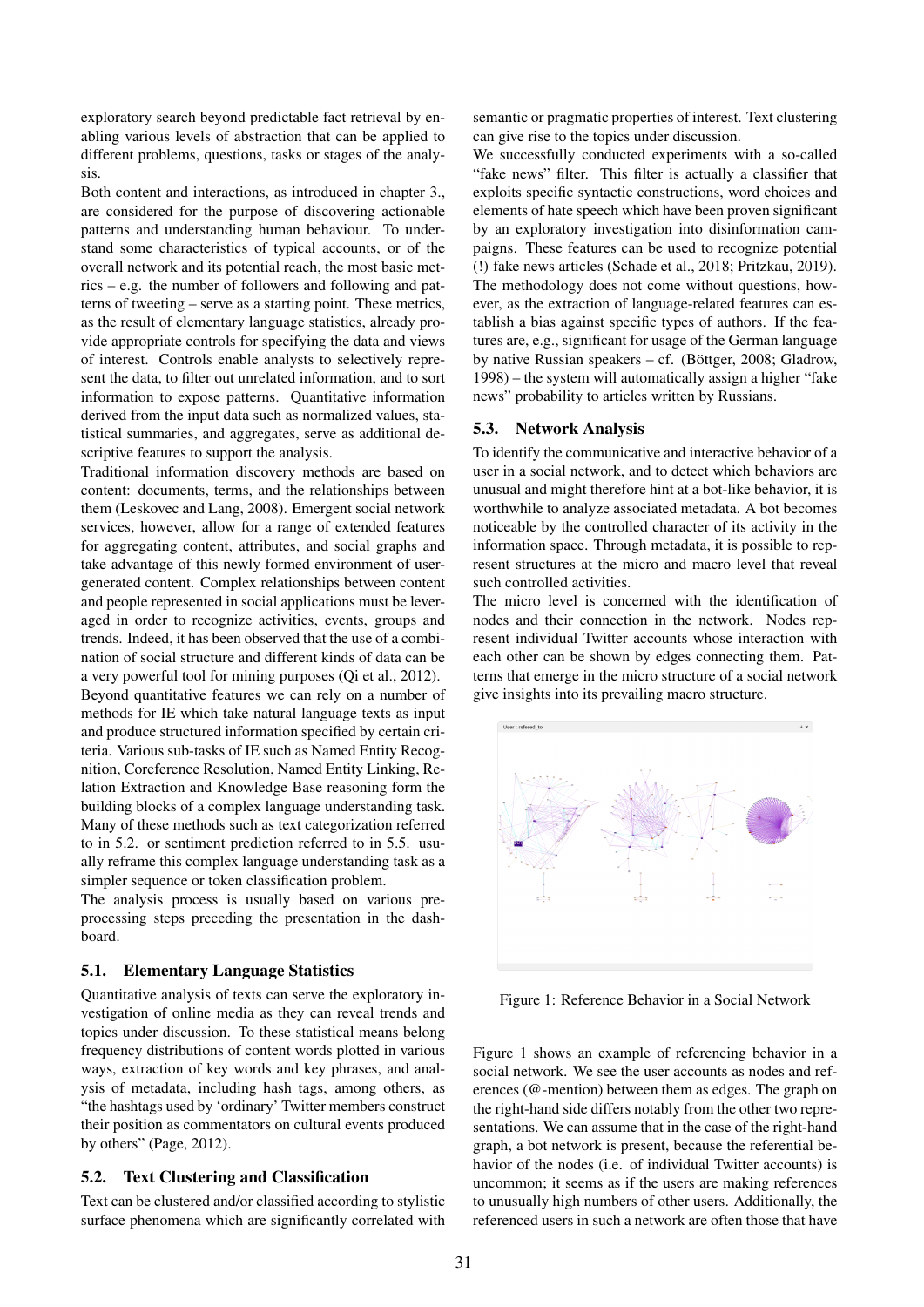a great number of followers, e.g. celebrities. This strategy is most probably used to reach the greatest possible dispersion of a given content. It stands to reason that contents that are spread in this manner are highly likely to contain some form of misinformation. The analysis of the structures in a social network, therefore, not only reveals bots but can also point to instances of information campaigns. Thus, network analysis can support the identification of fake news as described in the previous paragraph.

## 5.4. Event Detection and Extraction

The information space can be considered as a source of information on the physical world. Within the information space, messages about actual and planned events are exchanged. These are to be extracted in order to enhance the situational awareness in the physical word.

We are currently carrying out work on an event detector. The aim of the event detector is to extract event information from a news stream and use this information to create entries in an event data base or to update existing event representations. An important challenge for an event detector is identity management: care must be taken to ascertain what different sources are actually reporting about. The question whether distinct events are under discussion or various messages rather report on the same event, albeit in different manners, has to be answered.

## <span id="page-3-0"></span>5.5. Sentiment Analysis

Sentiment analysis is a widely known approach in linguistics to determine an individual's attitude towards an entity, e.g., an object or an event. To achieve this, text written by an individual, may it be a long statement or merely a tweet about a given topic, is analysed with regard to its polarity. The content can then be classified as positive, negative or neutral. We did not yet integrate sentiment analysis into the dashboard prototype.

Sentiment analysis can be applied to the output of the other tools introduced in this chapter. Regarding language statistics, it can for example be examined in which contexts popular hashtags are used and how they are perceived by social media users.

Events that were detected in the information space are also of interest for sentiment analysis. We assume that by determining opinions towards events, specific interest groups can be identified. These groups can have opposing standpoints. Information about the forming and existence of these groups is relevant, as it may be that conflicts in the information space might also be carried out in the physical world.

Finally, sentiment analysis can reveal the attitudes towards institutions and organisations within the theatre of operations. This comes out as crucial in external missions like humanitarian missions or peace-keeping missions where the partners depend on cooperation with the local population.

# 6. Prototype

An information space dashboard is a management tool which comes with a collection of various components/apps for (i) accessing the information space, i.e. collecting data,

(ii) analyzing data and (iii) visualizing analysis results. Data can be in diverse modalities, including texts in various languages, images, audio and video. At present, we only handle text data. Data analysis components should contribute to answering questions on what is happening, what is being reported (and what is not) and what will (supposedly) happen. Rather than giving an answer on one of these questions, the tools are to support the analyst in finding an answer. Visualization components serve both comprehensibility of analysis results and information exploration.



<span id="page-3-1"></span>Figure 2: Dashboard Prototype

Figure [2](#page-3-1) shows our prototype of an information space dashboard. In the preceding chapter, we have described worthwhile components, of which some have been fully implemented while others are still in a developmental state.

# 7. Demonstration Case

In the following, we will describe a demonstration case that deploys the above mentioned tools by reference to two selfcompiled text corpora. Both corpora comprise reactions to the incident in Chemnitz, Germany at the  $26<sup>th</sup>$  of August 2018, where a conflict at a city festival lead to the stabbing and in consequence death of one individual involved. Reports about the nationality and possible migrant status of the alleged attacker subsequently gave rise to a demonstration by right wing extremists that was accompanied by assaults against immigrants, the police and opposing demonstrators. In opposition to these developments, counter-activities took place, among them a concert against racism under the motto "Wir sind mehr" ("We are more") a few days later. The entire situation was complex and confusing. We assume that with reference to the information space a clearer overview and better situational awareness could have been reached.

In the demonstration case, we take the view of an operator who has to elicit what is happening at present, what is reported about recent events and what is likely to happen next. As she cannot solve this task manually, she falls back on automatized processes and applies the information space dashboard. The tools of the information space dashboard should be used to analyse live data. The present demonstration case, however, exploits historical data for the purpose of illustration.

#### 7.1. Data

One of our corpora is a Twitter corpus, the other consists of articles by the German Press Agency (dpa), cf. Table [1.](#page-4-2)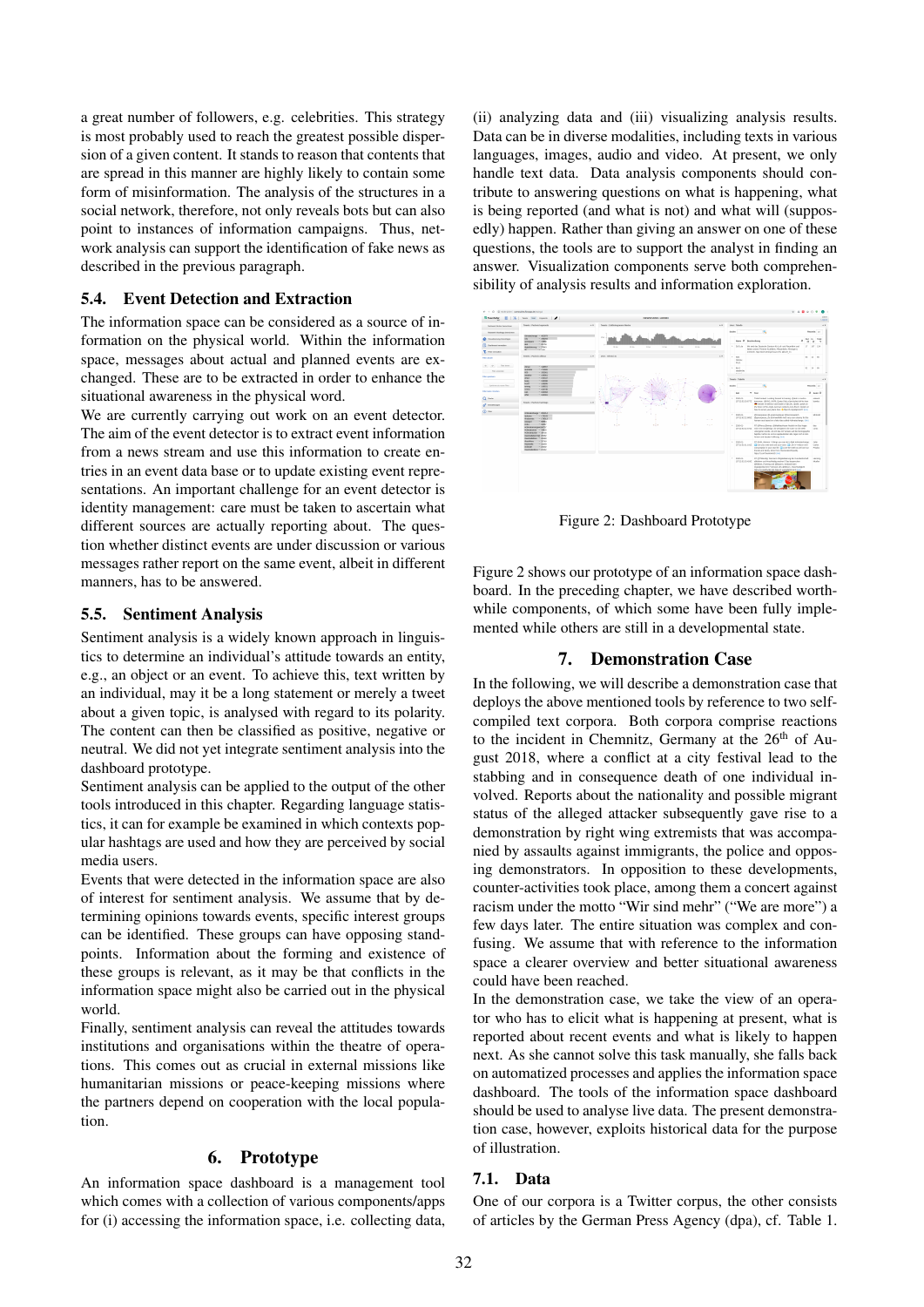Both corpora were compiled by using the keyword "Chemnitz" as a search term. The Twitter Corpus was compiled during the time of the incidents in Chemnitz. The dpa corpus includes articles from the whole year 2018; we focus only on the ones that are concerned with the mentioned events.

We use two distinct corpora because we assume that the situation can be grasped better if different sources are factored in. It can be supposed that the language of the Twitter Corpus is far more informal and displays subjective stances, while dpa releases are written in an objective and formal style. We deemed this to not be problematic but rather an accurate depiction of the domain in which an information space dashboard would be used.

| Corpus  | Tokens  | <b>Types</b> |
|---------|---------|--------------|
| Twitter | 9413464 | 170073       |
| dpa     | 257637  | 28839        |

<span id="page-4-2"></span>Table 1: Corpus Overview

# 7.2. Exemplary Application of Tools

The operator firstly has to define a starting point for her task. To quickly gain initial insights, the analysis of word frequencies – both from the texts and their metadata – is applied. During this analysis, stop words are ignored in order to focus only on the tokens that are semantically relevant.

At this point, the operator detects two hashtags on Twitter that are widespread. These are #wirsindmehr ("we are more") and #afd ("Alternative for Germany", a German farright political party). While the meaning of the abbreviation "afd" is known, "wirsindmehr" needs further inspection. Therefore, the operator consults an additional data pool, namely dpa data. In several articles she finds that the hashtag #wirsindmehr is the motto of a free concert that takes a stand against racism [\(dpa, 2018\)](#page-5-17). Due to the popularity of the hashtag, and consequently of the concert, she expects that the event will be well-attended.

To get a deeper understanding of the current mindset of the population, the operator turns back to Twitter and analyses tweets that include the hashtags #wirdsindmehr and #afd with regard to their sentiment/polarity. She selects data from social media as it conveys more subjectivity. She finds that while #wirsindmehr is supposed to stand for something positive, negative sentiments are connected to it, too. This can be seen as combinations of hashtags occur like, e.g., #wirsindmehr #ihrseiderbärmlich ("we are more you are pathetic"), #wirsindmehr #ihrseidscheiße ("we are more you are shit") and #ihrseidesnichtwert #wirsindmehr ("you are not worth it we are more"). The fact that the hashtag is used in a very positive and simultaneously an aggressive way is in indicator that (at least) two factions with greatly different opinions are forming in the population.

In a next step, the operator searches tweets about the concert that transfer negative sentiment to detect if users call for criminal acts or spread misinformation, both consciously or unconsciously, in order to substantiate their stance. A network analysis can reveal such behavior further and is applied subsequently.

The operator comes to the assessment that polarisation is rather increasing. Aggressive language lets violent incidents around the concert appear probable. Police forces are to be prepared accordingly.

#### 8. Conclusions

We introduced the concept of an information space dashboard as a tool comprising components for data collection, data analysis and visualization. The aim of the dashboard is to support analysts in creating a common operation picture of the information space and, thus, contributing to overall situational awareness, including both the physical world and the information space. A first prototype including components for quantitative text analysis, text clustering and classification and network analysis has been created. Further components, namely for event detection and sentiment analysis, are under development. The information space dashboard is, thus, work in progress. As it will have to be adapted to changing tasks and conditions it will inherently be always work in progress: additional data source will have to be included and further analyses will have to be enabled.

Beside the development of additional components, next steps include evaluations with (potential) operators and other subject matter experts. User groups of diverse domains are to be considered: EU external civilian missions and UN missions are dependant on awareness of the situation in their theatres of operations. The same is true for the military which discusses information space operations in the context of defense against hybrid warfare. Of course, police forces have to be aware of activities in the information space – e.g., to be able to prevent hate crimes which are often announced in advance [\(Nagle, 2017\)](#page-5-18) – but also emergency forces in order to get a better view on the situation and urgent needs, e.g., during disasters like floods or wild fires.

Observation and analysis of the information space can cause a bad taste as it is associatively linked with surveillance, censorship and suppression. Naturally, technology like an information space dashboard can be used for such ends. One means to prevent that is to make sure existing laws regarding privacy and freedom of speech are obeyed. The protection of individuals and their right to express themselves openly without fear of unwarranted consequences has a high priority, which means that not any arbitrary data source may be exploited. Furthermore, to avoid both misuse and the misunderstanding of actual, proper usage, it might be an adequate measure to make analytics transparent and provide a public overview on the information space. How this can be reached best, is still an open issue for us.

## 9. Bibliographical References

- <span id="page-4-1"></span>Bergh, A. (2019). Massage the message: Modularising software for influence operation detection in social media. In *Proceedings of the 24th International Command and Control Research Technology Symposium*, pages 1– 14, Laurel, Maryland USA.
- <span id="page-4-0"></span>Boyd, J. (1975). The Essence of Winning and Loosing. https://www.danford.[net/boyd/essence](https://www.danford.net/boyd/essence.htm).htm.